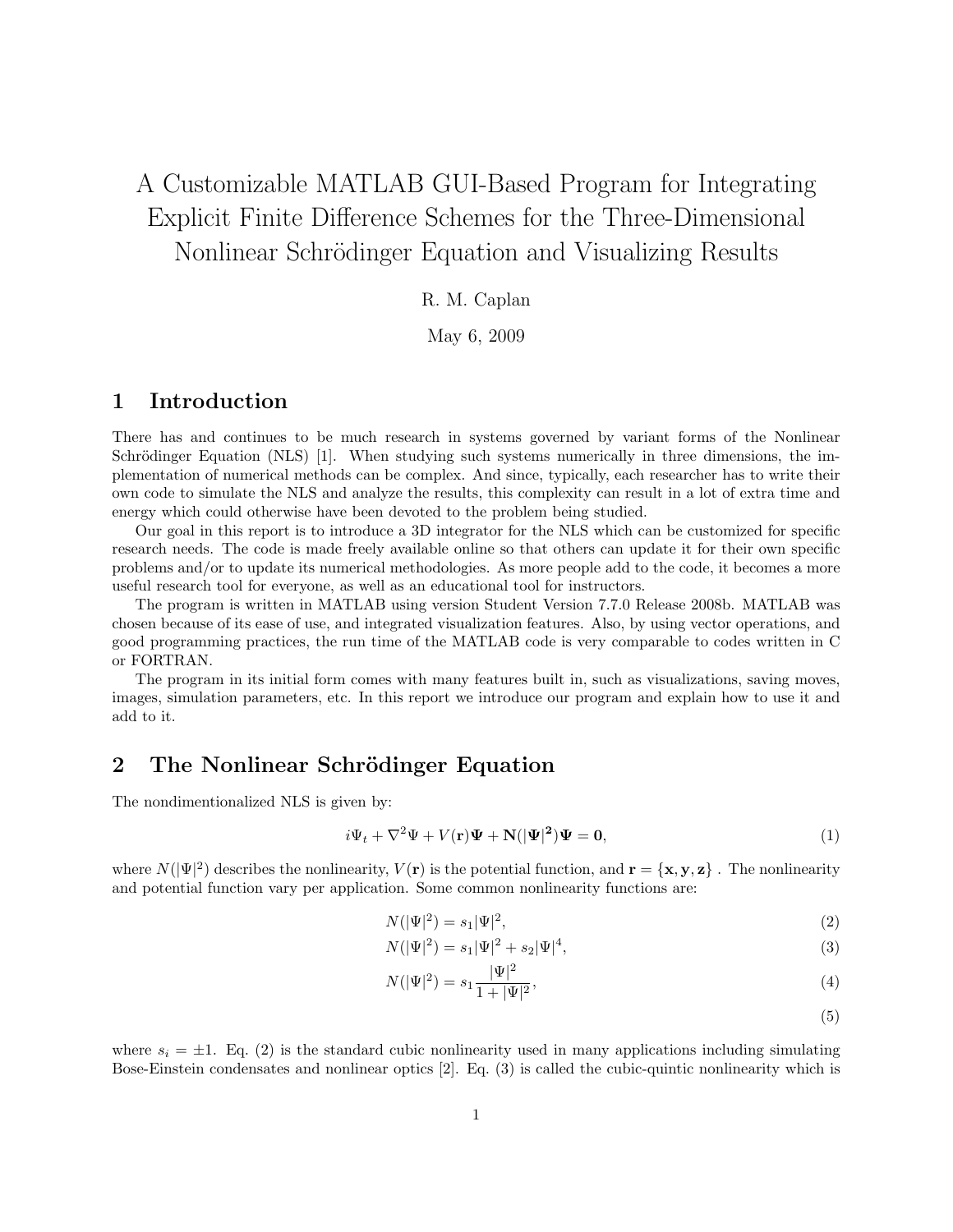used mainly for optics as it is the first two Taylor expansion terms from the saturable nonlinearity of Eq. (4) [3]. The values of  $s_i$  determine if the nonlinearity is 'focusing/attractive' versus 'defocusing/repulsive' or for the cubic-quintic case, a competition between the two.

The potential function  $V(\mathbf{r})$  can take many forms as well (such as a parabolic trapping potential or a lattice structures), and in some applications is zero-valued.

# 3 Finite Difference Integrator

For integrating the NLS, we have chosen to use only a select subset of possible numerical methods. The common factor in all our chosen methods is that they are all explicit finite difference (FD) schemes. Although this means we cannot guarantee unconditional stability, it has the computational advantage of not having to do a a full matrix solve (along with some kind of iteration scheme for the nonlinearity) for every time step.

In order to give an option to check results with various schemes for consistency, we provide several different FD schemes.

We write the NLS as:

$$
\Psi_t = F(\Psi) = i[\nabla^2 \Psi + V\Psi + N(|\Psi|^2)\Psi],
$$

which allows us to separate our treatment of the spacial derivatives and the time integration. Although many schemes use clever combinations of the the time and space derivatives [4], for now, all our schemes treat them separately.

We will denote the solution at time  $t = kn$  and position  $x = h_x l$ ,  $y = h_y m$ ,  $z = h_z q$  as:

$$
\Psi(x, y, z, t) \equiv U_{l,m,q}^{n},
$$

where  $k = \Delta t$ ,  $h_x = \Delta x$ ,  $h_y = \Delta y$ , and  $h_z = \Delta z$ .

### 3.1 Time Methods

Here we describe our different options for the time integration.

#### **3.1.1 Forward Time -**  $O(k)$

Our first option for the time integration is the standard first-order forward time (FT) difference given by:

$$
U^{n+1} = U^n + k F(U^n). \tag{6}
$$

This scheme is not very useful, as it requires very small time steps to be stable, but it is the simplest to implement and so it is useful for checking the results against the other schemes.

### 3.1.2 Leap Frog (Central Time) -  $O(k^2)$

The next option we give is the leap-frog (LF) scheme given by:

$$
U^{n+1} = U^{n-1} + 2k F(U^n). \tag{7}
$$

This scheme is a two-step method, which requires an initialization one-step differencing for which we use the FT. This scheme allows a greater time step to be used, and is still very simple. For some PDEs, the LF is unconditionally stable [4], but it does not appear that this is the case for the NLS.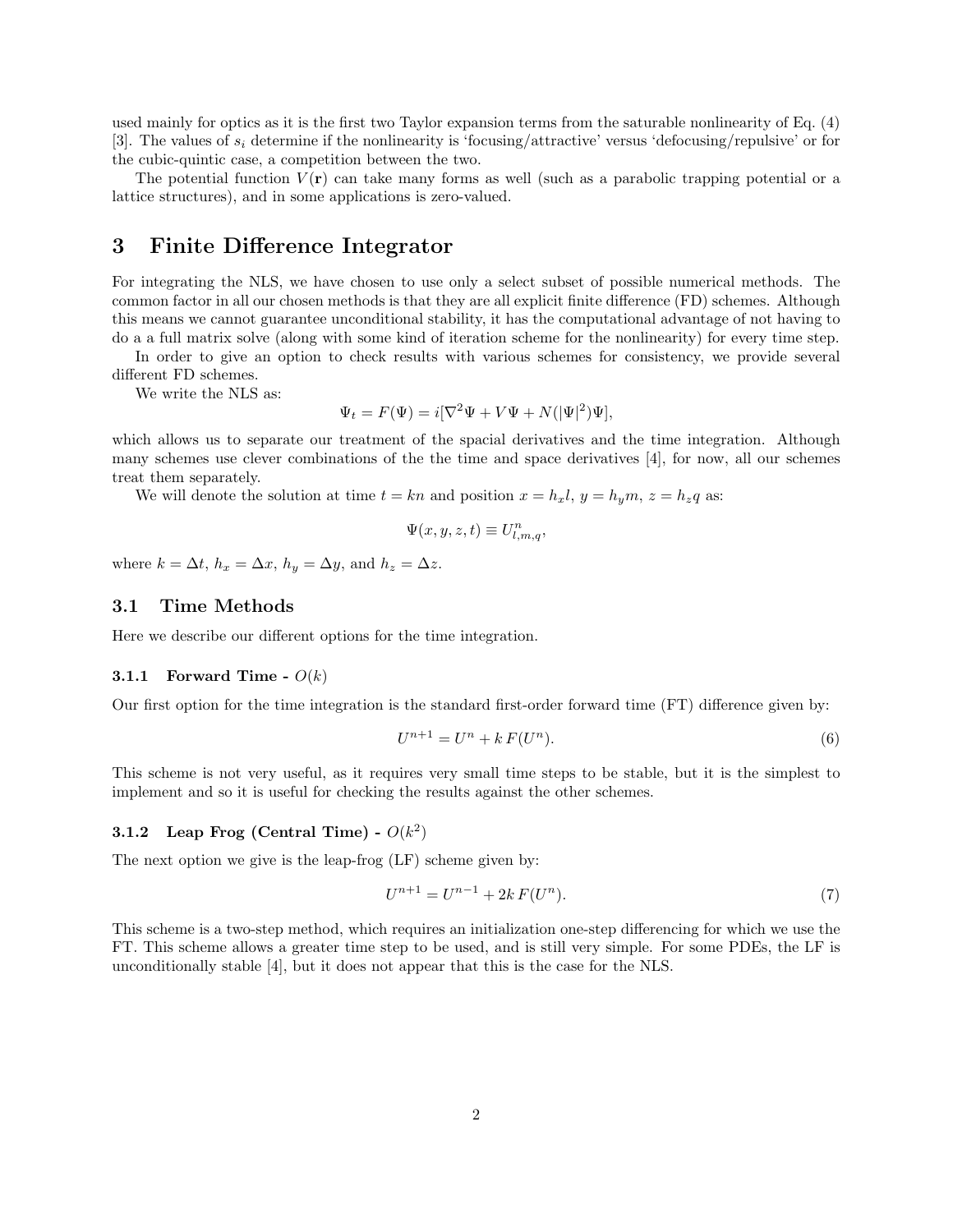### 3.1.3 Runga-Kutta -  $O(k^4)$

The last option we give (currently) is the classic 4th-order Runga-Kutta (RK4) scheme given by [5]:

$$
U^{n+1} = U^n + \frac{k}{6} \left( q_1 + 2q_2 + 2q_3 + q_4 \right), \tag{8}
$$

where

$$
q_1 = F(U^n),
$$
  $q_2 = F(U^n + \frac{k}{2}q_1),$   
 $q_3 = F(U^n + \frac{k}{2}q_2),$   $q_4 = F(U^n + k q_3).$ 

This scheme is very accurate but computationally expensive. However, the allowed increase in k more than compensates for the increased complexity.

#### 3.2 Spatial Methods

For computing the spatial derivatives, we do not limit ourselves to equal spacing in  $x, y$ , and  $z$ . Thus our grid is not necessarily uniform (although it is uniform along any specific direction).

### **3.2.1** Central Difference -  $O(h^2)$

Currently, we only provide one option for computing the Laplacian, which is the standard 7-point second order central differencing, given by:

$$
\nabla^2 U = \frac{U_{l-1,m,q} - 2U_{l,m,q} + U_{l+1,m,q}}{h_x^2} + \frac{U_{l,m-1,q} - 2U_{l,m,q} + U_{l,m+1,q}}{h_y^2} + \frac{U_{l,m,q-1} - 2U_{l,m,q} + U_{l+1,m,q+1}}{h_z^2}.
$$
\n(9)

We are currently looking into the possibility of developing a 4th-order 15-point High-Order Compact (HOC) Laplacian if possible, and perhaps even a 6th-order 27-point HOC Laplacian. Another option that may be looked into is using Mimetic methods which have very good conservation properties [6].

#### 3.3 Boundary Conditions

Here we describe the boundary condition options available. These are very critical, because having the wrong boundary conditions can make an otherwise stable scheme go unstable in unpredictable ways [4].

#### 3.3.1 Dirichlet

One kind of BC is to simply set the value of the wave function at the boundary to a constant value:

$$
\partial \Psi = C. \tag{10}
$$

Typically, one uses this condition for problems whose initial conditions are far from the boundary and decay to the constant  $C$  as they approach the boundary. Often this constant takes the value  $0$  (for example when simulating localized bright objects, or when the potential function decays the wave function towards the boundaries).

In our program we give two options of this kind. One is to set the boundary value to 0, and the other is to set the boundary to the initial condition's maximum value. This is useful for simulating defocusing 'dark' objects in a constant, infinite background.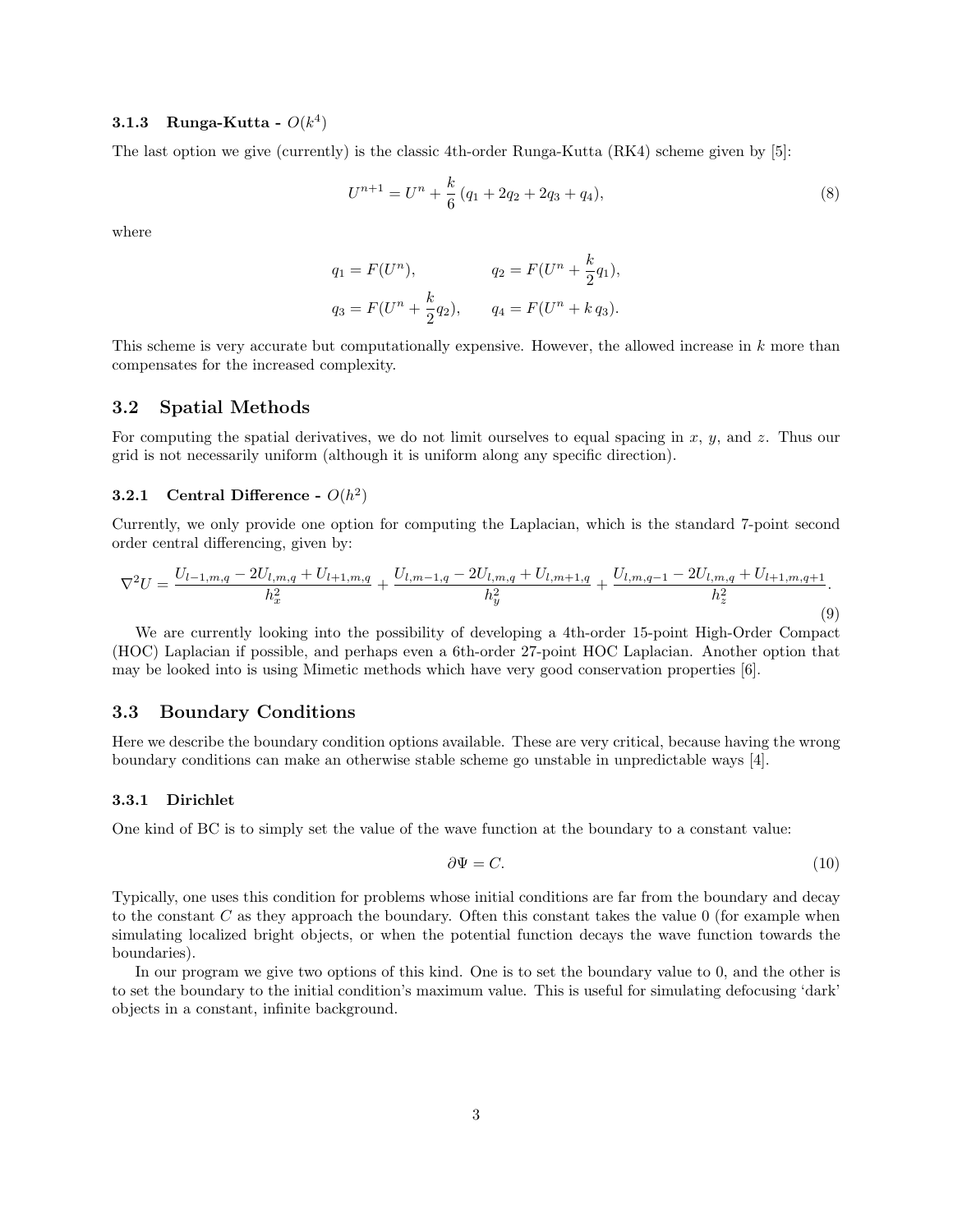#### 3.3.2 Extrapolations

Next, we implement a simple extrapolation BC. We set the value at the boundary equal to the value one grid point into the cube. This creates an inner boundary in which the Laplacian can be computed using the extrapolated boundary points. This only works well if  $U$  is not varying too much near the boundaries.

Further kinds of extrapolation could be added, such as using a quadratic or cubic extrapolation using interior grid points.

#### 3.3.3 Periodic

Another BC is to have a periodic BC where the Laplacian is altered so that points over the edge of the computational space are taken from the opposite side of the data cube. This can be very useful for studying certain problems, such as the stability of moving structures, or simulating infinite background problems. An example is shown in Fig. 1.



Figure 1: Example of periodic boundary conditions. Shown it the mod-squared of a moving cubic-quintic light bullet going through one side of the grid and appearing out the other side.

#### 3.3.4 Periodic - Infinite Tube / 2D Mode

We also give the option to have Dirichlet zero-value conditions in Y and Z combined with periodic conditions in the X direction alone. This kind of BC is good for simulating problems such as infinite-length objects.

Also, if one sets the X range to go from 0 to 1 with a step length of 1, then this BC essentially turns the code into a 2D simulator (albeit with some redundant computation in the Laplacian).

#### 3.4 Initial Conditions

The initial condition for different problems will of course be very diverse. The initial condition generator in the file  $\texttt{rm\_NLS3D\_ICG.m}$  gives one access to the x, y, and z grid points to use to form an initial condition.

We include some initial conditions from our own research interests as examples. One example of interest is the vortex tube IC in which we solve for a steady-state cubic-quintic bright vortex in a 1D polar grid using a nonlinear optimization routine [7]. We then interpolate the resulting 2D polar IC into the 3D Cartesian grid as a vortex tube. The code included in this example may be of use to others who want to interpolate polar ICs into the code.

### 4 The Program Interface

Here we describe the interface to run the program. The program can be run either using the GUI, or by the command line. To run with the GUI, simply type 'rmc\_NLS3D\_GUI' at the MATLAB command line.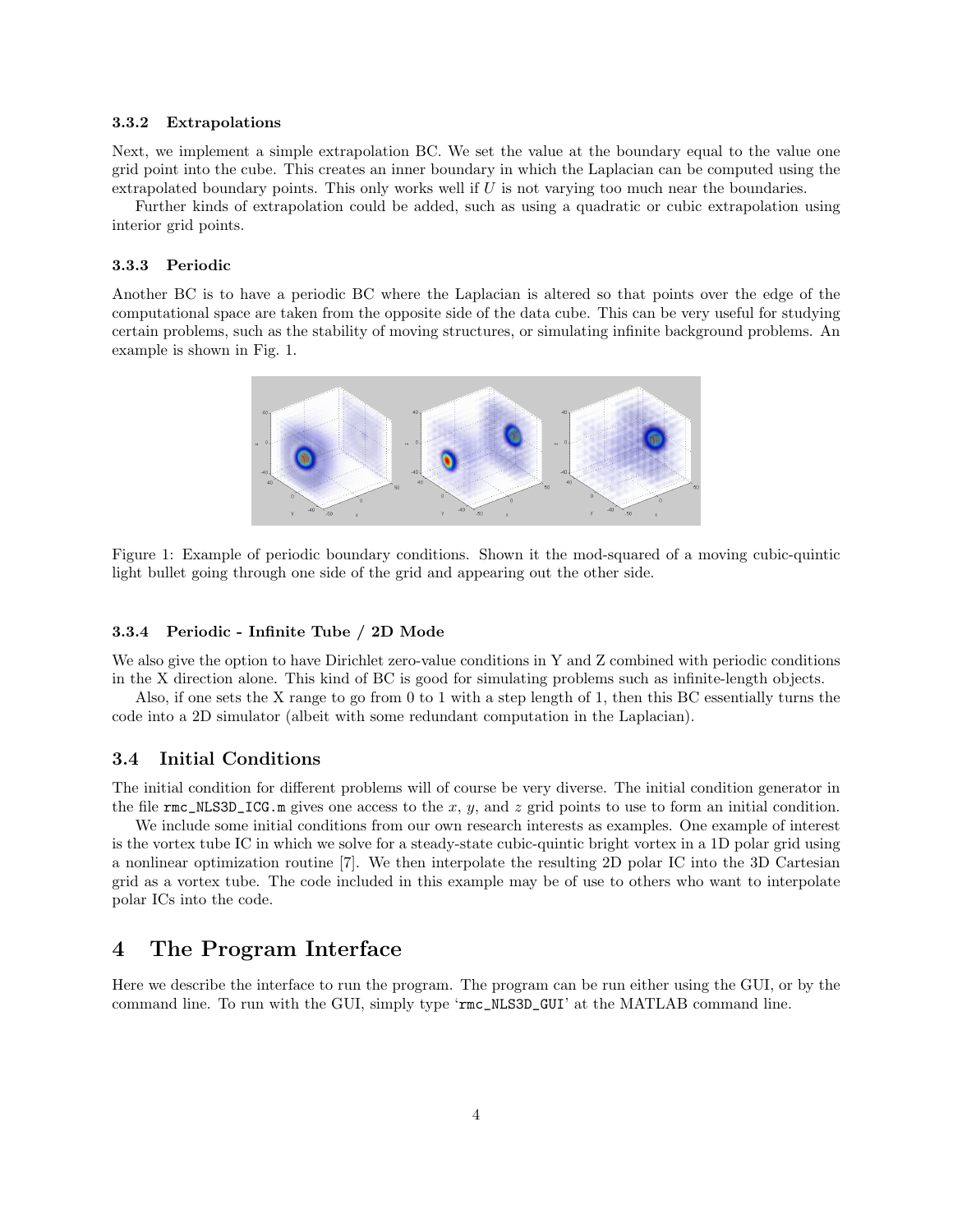| <student version="">: NLS 3D</student> |                    |                                                                           |                 |                              |               |                                      | $ \Box$ $\times$ |
|----------------------------------------|--------------------|---------------------------------------------------------------------------|-----------------|------------------------------|---------------|--------------------------------------|------------------|
| Controls-                              | Visualization      |                                                                           |                 |                              | File name:    | File name (root):                    |                  |
| Start                                  | $\Gamma$ Vort      | $\triangledown$ Mod <sup>2</sup> 2 $\triangledown$ <sub>Ol</sub> -<br>Vol | # Views<br>50   | Movie   mod2<br>$\Box$ Movie | avi +<br>vort | Images mod2<br>vort<br>$\Box$ Images | jpg -            |
| Pause                                  | <b>NLS Options</b> |                                                                           |                 |                              |               | <b>Initial Condition</b>             |                  |
| Resume                                 |                    | Potential<br>Nonlinearity<br>None<br>٠<br>Cubic (Focusing) -              |                 |                              |               | CQ Light Bullet #1                   |                  |
| <b>Stop</b>                            |                    | Numerical Options                                                         |                 |                              |               | Analysis Tools-                      |                  |
| Show Wait Bar                          | T                  | Step (k)<br>0.2                                                           | End Time<br>500 | $#$ Steps<br>2500            |               | Compute Mass<br>Compute Energy       |                  |
| Save/Load Run                          |                    |                                                                           |                 |                              |               |                                      |                  |
| <b>Load Run from:</b>                  |                    | Step (hi)                                                                 | MIN             | <b>MAX</b>                   |               | $#$ Calcs<br>100                     |                  |
| 3Dvortex1.rN3                          | X                  | 3                                                                         | $-50$           | 50                           |               | <b>F</b> Imaginary Time              |                  |
| Save Run as:                           | Υ                  | 3                                                                         | $-50$           | 50                           |               |                                      |                  |
| default.rN3                            | Z                  | 3                                                                         | $-50$           | 50                           |               |                                      |                  |
| Save Data Cube                         |                    | Integration Scheme                                                        |                 | <b>Boundary Conditions</b>   |               |                                      |                  |
| data1.dat<br>$#$ Frames $\vert$<br>500 |                    | $RK4 + CS2$                                                               |                 | Dirichlet: Edge=0            |               |                                      |                  |

Figure 2: GUI for rmc NLS3D.

#### 4.1 The GUI

The main GUI is shown in Fig. 2.

The start button begins the simulation by displaying the initial condition and then the program pauses. Simply press any key to start the run. The pause and resume buttons allow one to pause the run anytime in order to view 2D slices, manipulate the 3D visualization view angle, zoom, or save images from the figure windows. Afterwards, the resume button will continue the simulation. The stop button stops the run but does so in a clean way (i.e. closes and saves movie files, closes the wait bar, returns the MATLAB command line to the user, etc.). This is a much preferable way to stop a simulation prematurely than using Control-C.

Below the controls are the save/load feature. Once all the parameters in the GUI are set to the desired setting, one can save the configuration by pressing the save run button. It will save the run with the filename specified by the text box below the button. To load a run, simply select the file you want to load from the pull down menu (which automatically finds all saved runs, and is automatically updated when a new run is saved) and press the load run button. All saved runs must be in a folder called 'SavedRuns', which must exist in the directory the code is stored for the program to work correctly. Also, it should be noted that the way the program saves a run is by saving all the parameters in a structure object. When a run is loaded, these parameters are copied over in a subroutine in rmc\_NLS3D\_GUI.m called 'load\_get\_params()'. If one adds more features to the GUI (such as new analysis options, etc.), one must alter this routine to load the new parameters. This will not cause problems loading older saved runs, since existence of each parameter is tested before loading (the new feature's value will just be the default).

The NLS options are self explanatory. However, to add a new initial condition, one must run guide by typing 'guide' in MATLAB and then double clicking on the initial condition drop list, add the new IC to the string variable, and then test for this new condition in the file rmc\_NLS3D\_ICG.m.

The numerical options let you choose the max and min values of the grid, the grid spacing, the time step, the total time, etc. Also the drop boxes at the bottom let one choose which integration scheme to use, as well as which boundary conditions to use. To add new schemes and BCs, simply follow the instructions given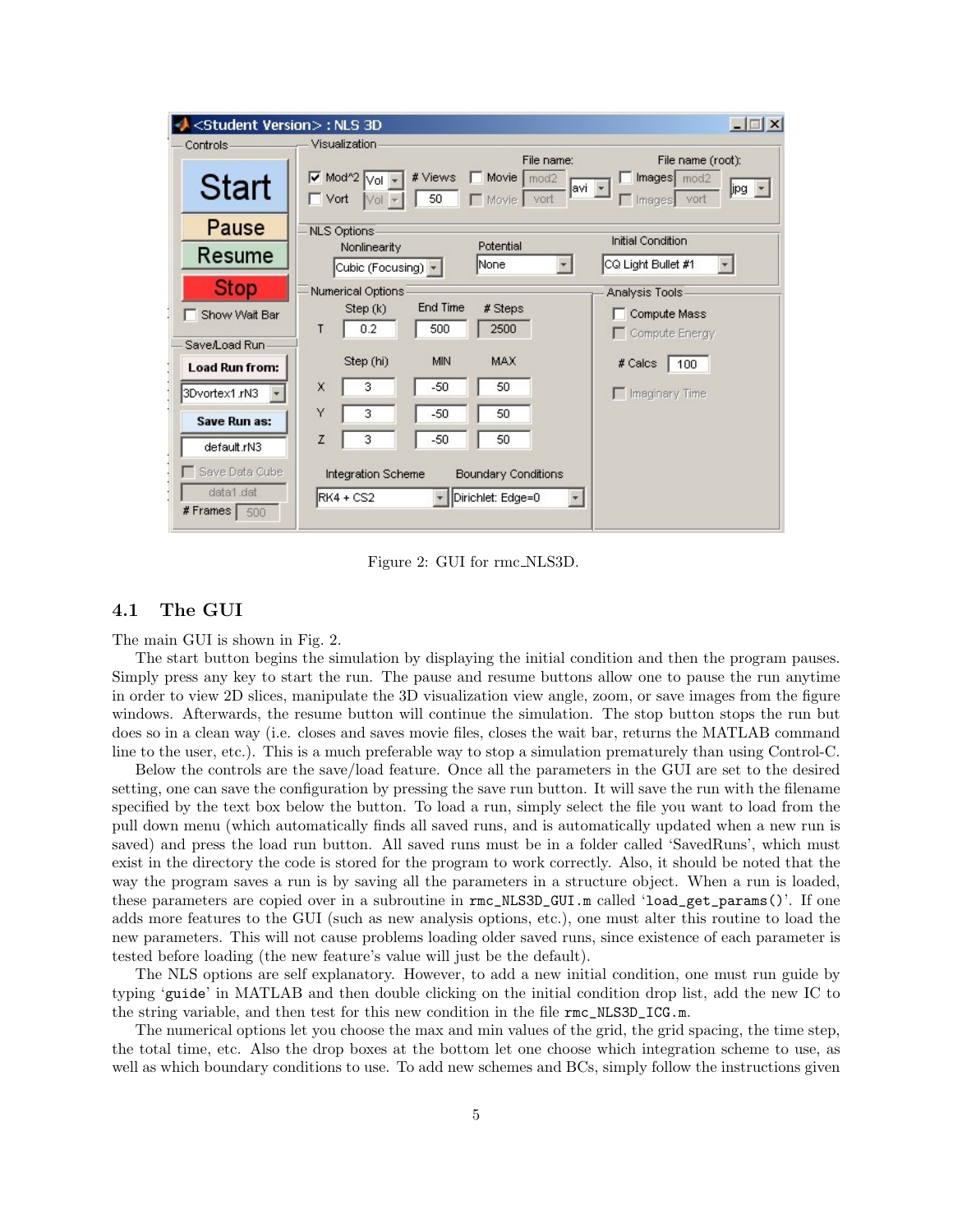for the ICs. (Note, however that there are two BC files, one for Laplacian boundaries (rmc\_NLS3D\_BC\_L.m) and one for boundary conditions on the wave function itself  $(rmc_NLSSD_BC_W.m)$ .

The analysis tools panel currently only lets you computing the 'mass' defined by:

$$
M=\int_{-\infty}^{\infty}|\Psi|^2\,d{\bf r},
$$

which can be helpful in testing if schemes/BCs are conservative. This is implemented only as an example. Typically, the analysis panel will consist of research-specific needs.

The visualization panel will be discussed later.

### 4.2 Non-GUI Mode

The program does not need the GUI to run. In fact, all the GUI does is set all the options and parameters and then calls the main program in the home work space of MATLAB. To run without the GUI just type rmc\_NLS3D at the MATLAB prompt. To change options, ICs, etc. one must edit the file rmc\_NLS3D\_SETPARAMS.m with the options desired. The only features that running the code without the GUI lack are the ability to pause and resume the run, as well as the save and load run feature.

### 5 Visualization

Here we describe the visualizations in the program.

### 5.1 Visualization Data

When visualizing results, one often is interested in different kind of data depending on ones research needs. A most common quantity that researchers using the NLS are interested in is the mod-squared  $(|\Psi|^2)$  of the wave function which represents the observable phenomenon (i.e. the density in BECs, intensity in optics).

For our current research, we are studying vortex structures, in which case a quantity called 'vorticity' is of interest, defined as [8]:

$$
\vec{\omega} = \nabla \times \frac{\Psi^* \nabla \Psi - \Psi \nabla \Psi^*}{i |\Psi|^2}.
$$
\n(11)

In our program, we therefore have an option to visualize the 2-norm of the vorticity.

Additional visualization data could be added to the code as well, by mimicking the code/gui modules in the visualization panel.

#### 5.2 Visual Modes

Currently, only one form of 3D visualization (for each visual data type) is implemented in rmc\_NLS3D, that of volumetric rendering. This is achieved by invoking a code written by Joe Conti called 'vol3D.m'. As of this writing, the transparency map (called the alpha map) is set for bright objects. This alpha map needs to be changed for dark objects to be visible.

An example volumetric rendering of the mod-squared of a near-collision of two cubic-quintic 'light-bullets' (stable soliton-like blobs) is given in Fig. 3.

#### 5.3 Visualizing Slices

When the user hits the 'pause' button, a slice visualization is automatically initiated in a separate window for the mod-squared. The slice plots are from a free code called 'SliceBrowser' by Marian Uhercik. With this code, one can scan through the data cube using 2D slice plots. Afterwards, one can close the slice window and press 'resume' to continue the simulation. The code can be easily altered to show slice plots of the vorticity, phase, etc. by altering the callback for the pause button in rmc\_NLS3D\_GUI.m. An example is shown in Fig. 4.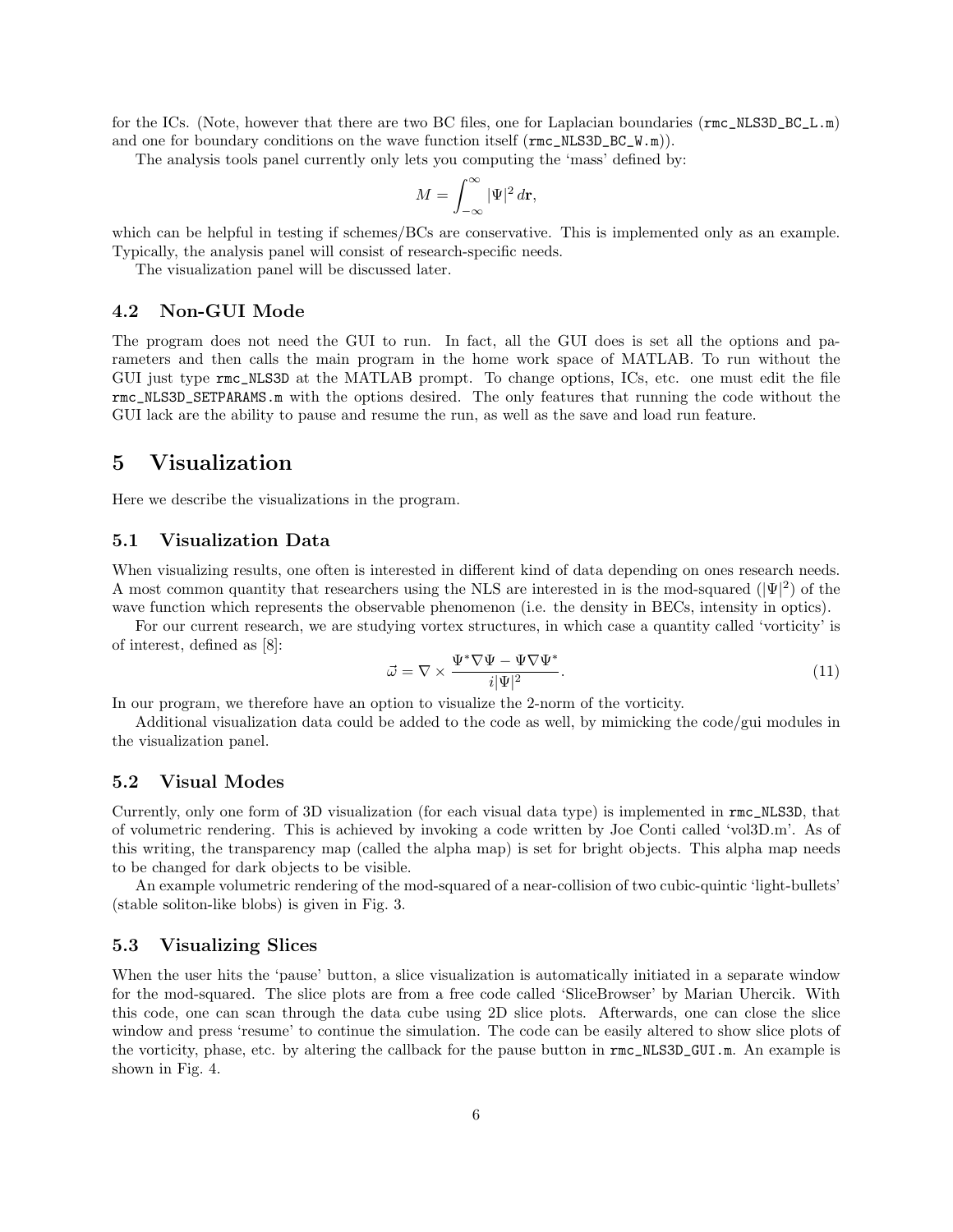

Figure 3: Example of 3D volumetric plot of the mod-squared of 2 cubic-quintic light-bullets after a near collision.

#### 5.4 Saving Movies and Images

Saving movies and images of simulations is currently the only way to save results. The movie and image saving controls are in the visualization panel on the GUI. The number of views determines how many equally-time-spaced frames to display and/or save in the movie or numbered images.

There are various file formats available for both movies and sequential images. For movies, one can save them in either avi or animated gif format. The animated gifs are very useful for posting movies on a web site. For images, one can save them as jpg, gif, pdf, or eps.

# 6 Example Use

As a quick example of using the program, we show an example from our research.

In our current research, we are studying the azimuthal modulational instability (MI) of vortices in the cubic-quintic NLS. The problem is two-dimensional. To test for stability, we can integrate a vortex solution for a long time and see if it breaks up into filaments. Our goal is to test for the critical value of the complex frequency, which is where the vortices become stable. To do this we need to run many simulations around the predicted values of the critical frequency and view the results. An example run of this kind (for the unstable case) is shown in Fig. 5. We have used the x-only periodic boundary conditions and set the x-range to [0, 1] with  $h_x = 1$ , essentially using the code in 2D mode. The vortex is produced in the initial condition generator and interpolated to the Cartesian grid. For more information, see our study for the cubic NLS vortices in Ref. [2].

# 7 Possible Extensions

Besides the possible extensions to the program mentioned throughout this report, we mention briefly some other ideas for improvements.

First, it would be ideal to have the 3D visualizations be a separate GUI, so that more visual options can be displayed. Also, such a separate GUI could load data cubes and visualize them without having to run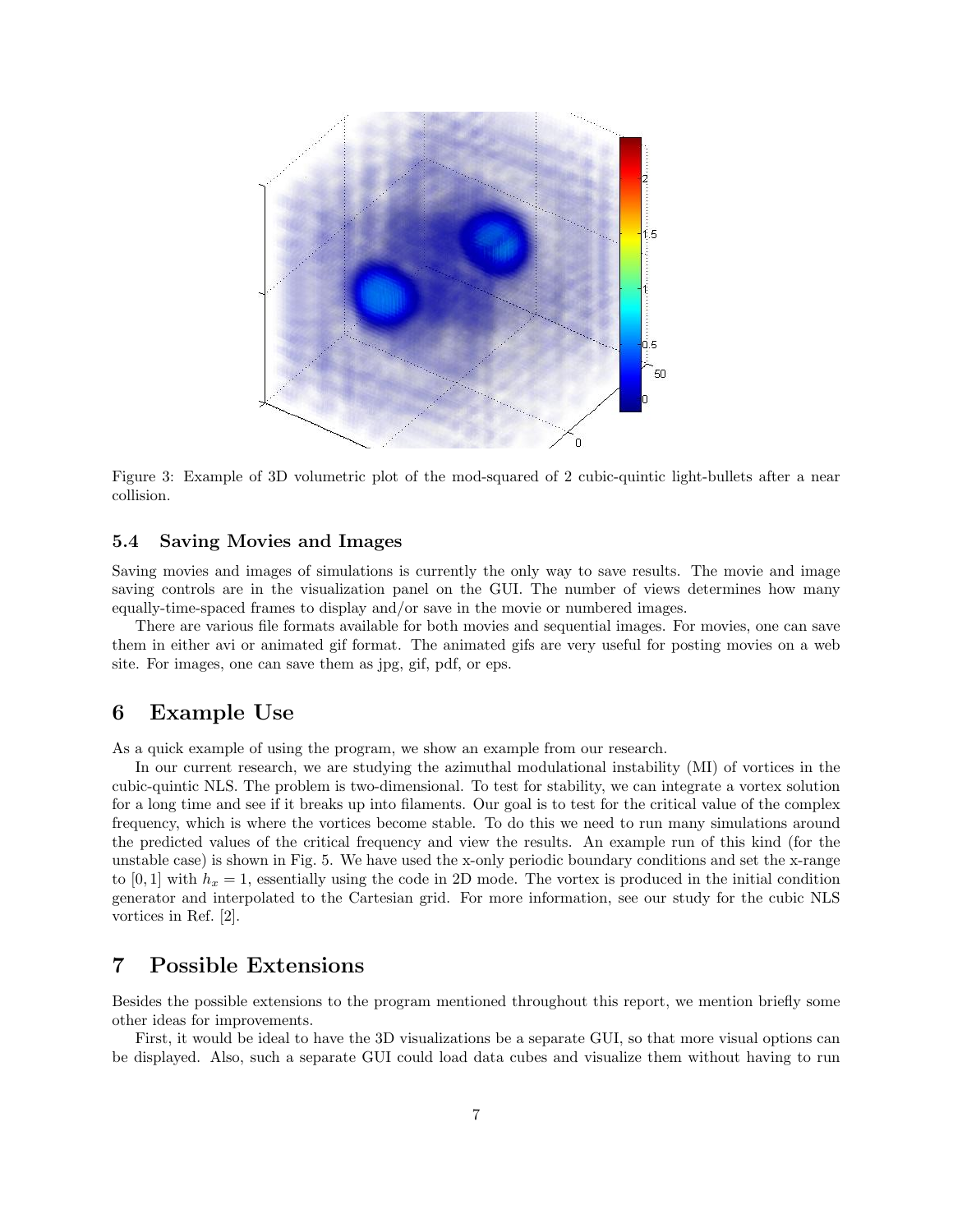

Figure 4: Example of slice plot during mid-run of a 3D vortex.



Figure 5: Example of azimuthal modulational instability of vortex in the CQNLS.

the integrator, and also add in isosurfces, etc. There are some freely available MATLAB visualization GUI codes out there, some of which might be candidates for connecting to our program, but so far none are ideal.

Next, parallel implementation using MATLABs parallel toolbox would be very useful for large runs. Since we are using explicit finite differencing, the parallel implementation would, in theory, not be too difficult.

Finally, it would be a good idea to add adaptive griding of some kind since for 3D problems, one wants to use grid points sparingly.

# 8 Conclusion

We have introduced a MATLAB GUI-based program for simulating the NLS using different finite differencing schemes and visualizations. Our program has been coded cleanly to allow users to add their own extensions tailored to their research with little or no difficulty.

We feel that our program could be very useful as a starting point, to be later enhanced by multiple users to become a standard option for integrating the NLS.